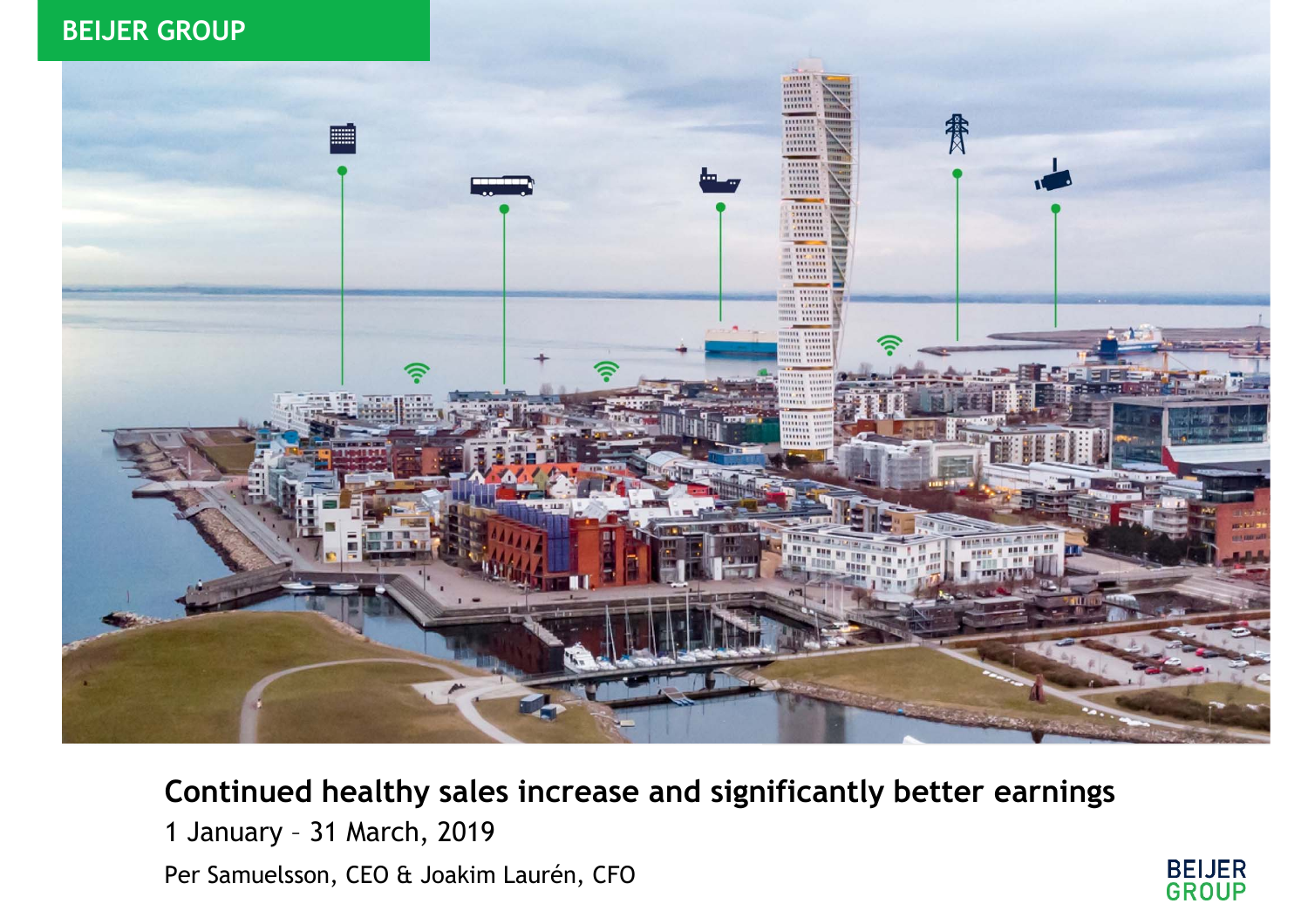- $\triangleright$  Business update for the quarter
- Financial performance, BEIJER GROUP
- Financial performance, business entities
- Financial targets
- ► Outlook





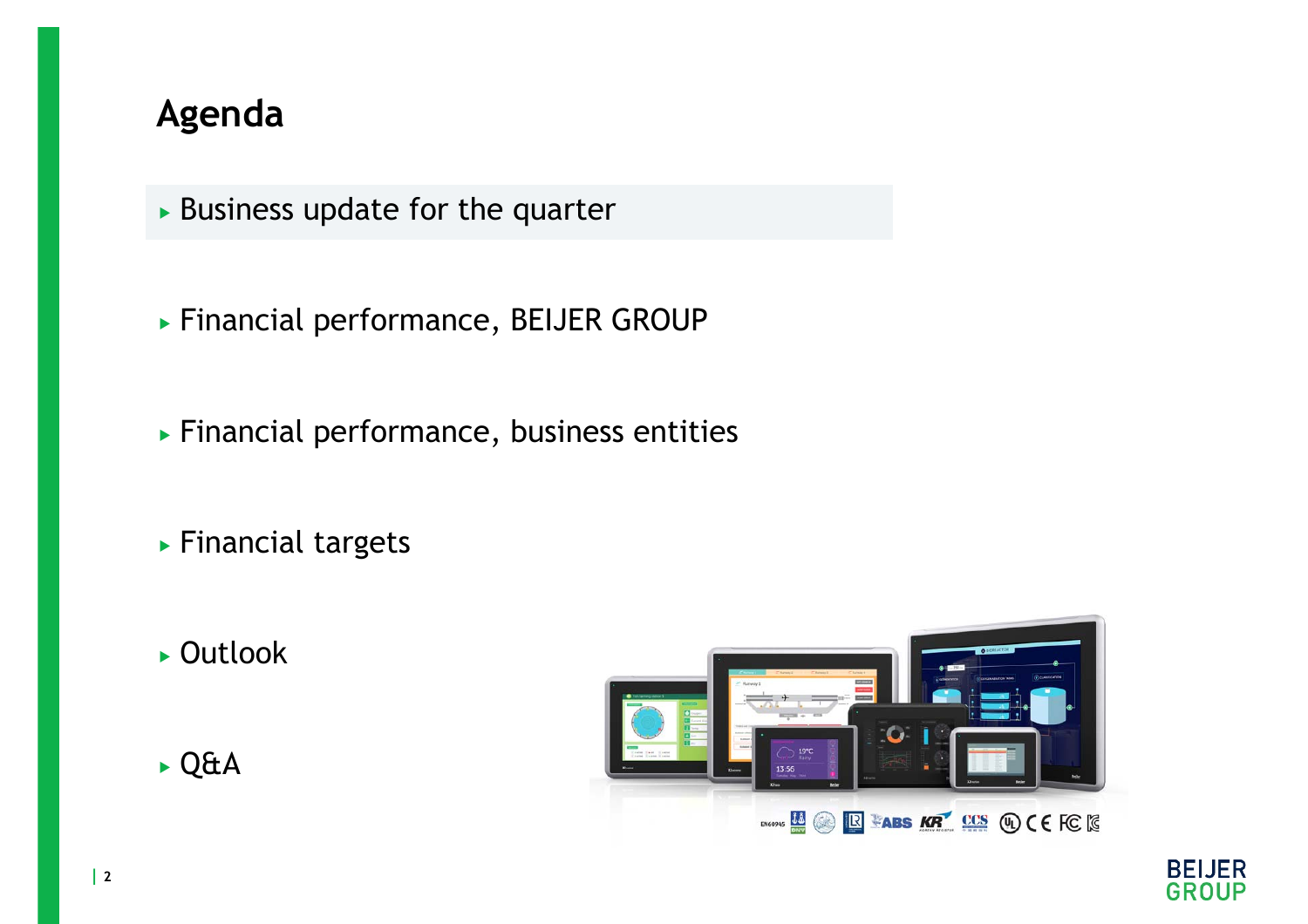### **Business update for the quarter**

- The positive trend continues with growth and profit improvement.
- Satisfactory to note the EBIT margin of 8.1% and that we are closing in on the target of 10%.
- Orders on OK level without any larger project bookings in the quarter.
- Notable that Europe region showed good sales development for all three business entities.
- Beijer Electronics continues to show good profitability development.
- Westermo had continued nice growth and it is promising to see the profitability step-back including WeGrow investments into new segments.
- Korenix improved from last quarter but still way to go.
- Cash flow not where we want it to be and in full focus.
- $\triangleright$  Net income more than doubled to +20 MSEK in the quarter giving EPS at 0.70 SEK/share.

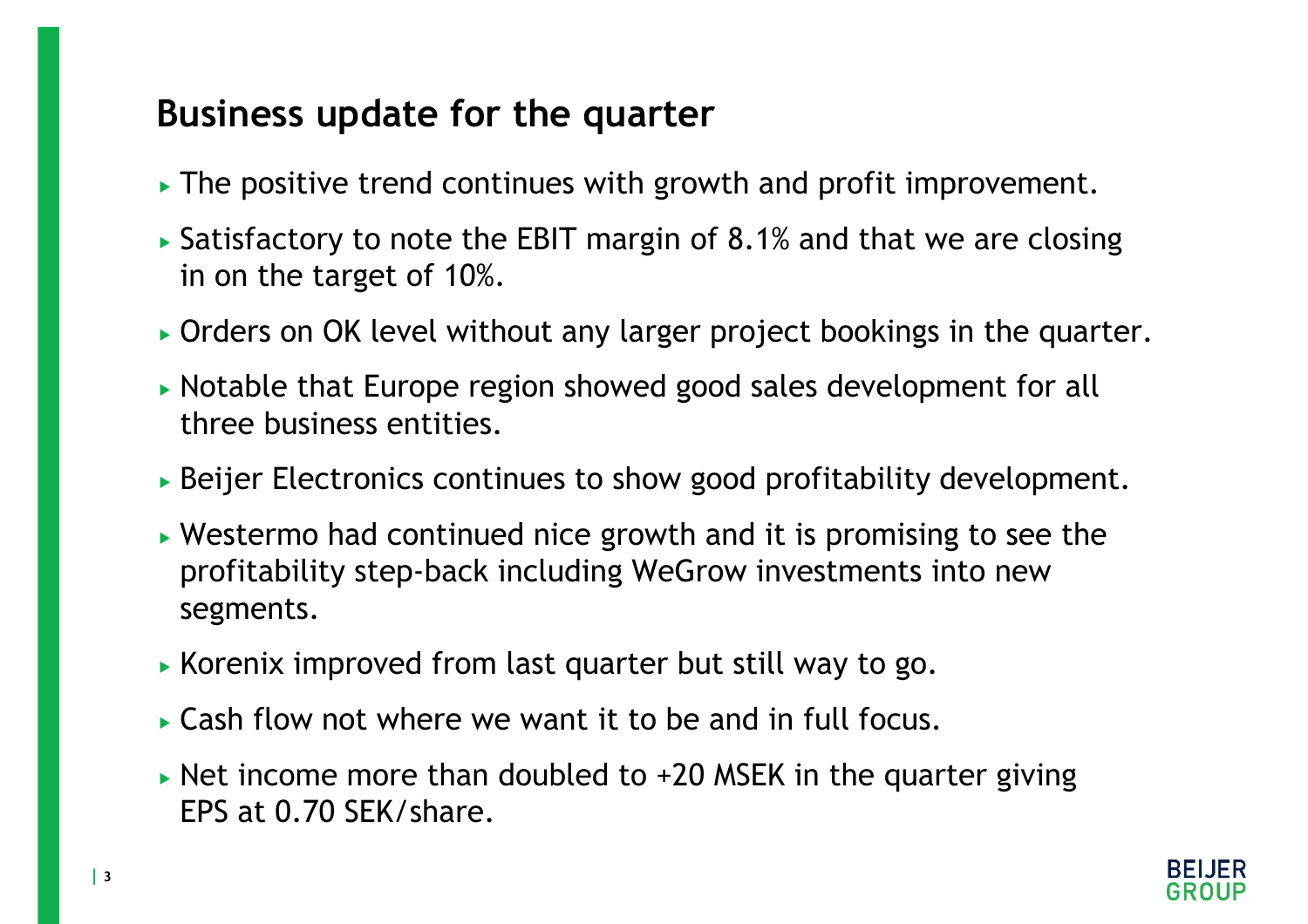$\triangleright$  Business update for the quarter

Financial performance, BEIJER electronics GROUP

- Financial performance, business entities
- Financial targets
- ► Outlook





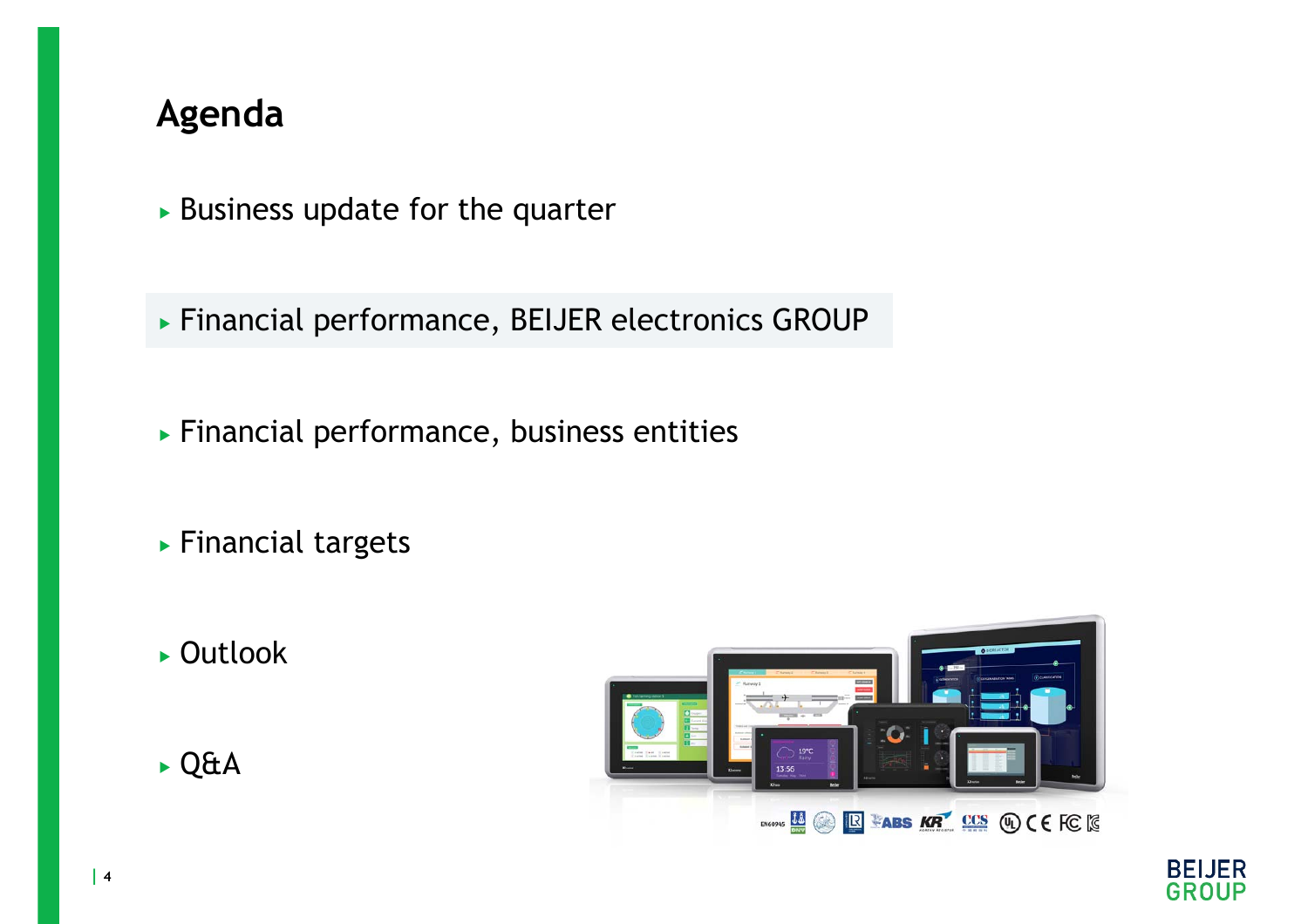#### **BEIJER GROUP**



#### **Order intake**



**Sales**

- Orders OK given no larger project booking and end-of-life impact from Q4 last year. Bumpy quarters can be expected going forward.
- Sales growth continues at +10% where Beijer Electronics shows good growth, Westermo strong growth while Korenix slightly down.
- Backlog at very strong levels at +36% vs last year.
- FX contributes with 5 p.p vs. last year in the quarter.

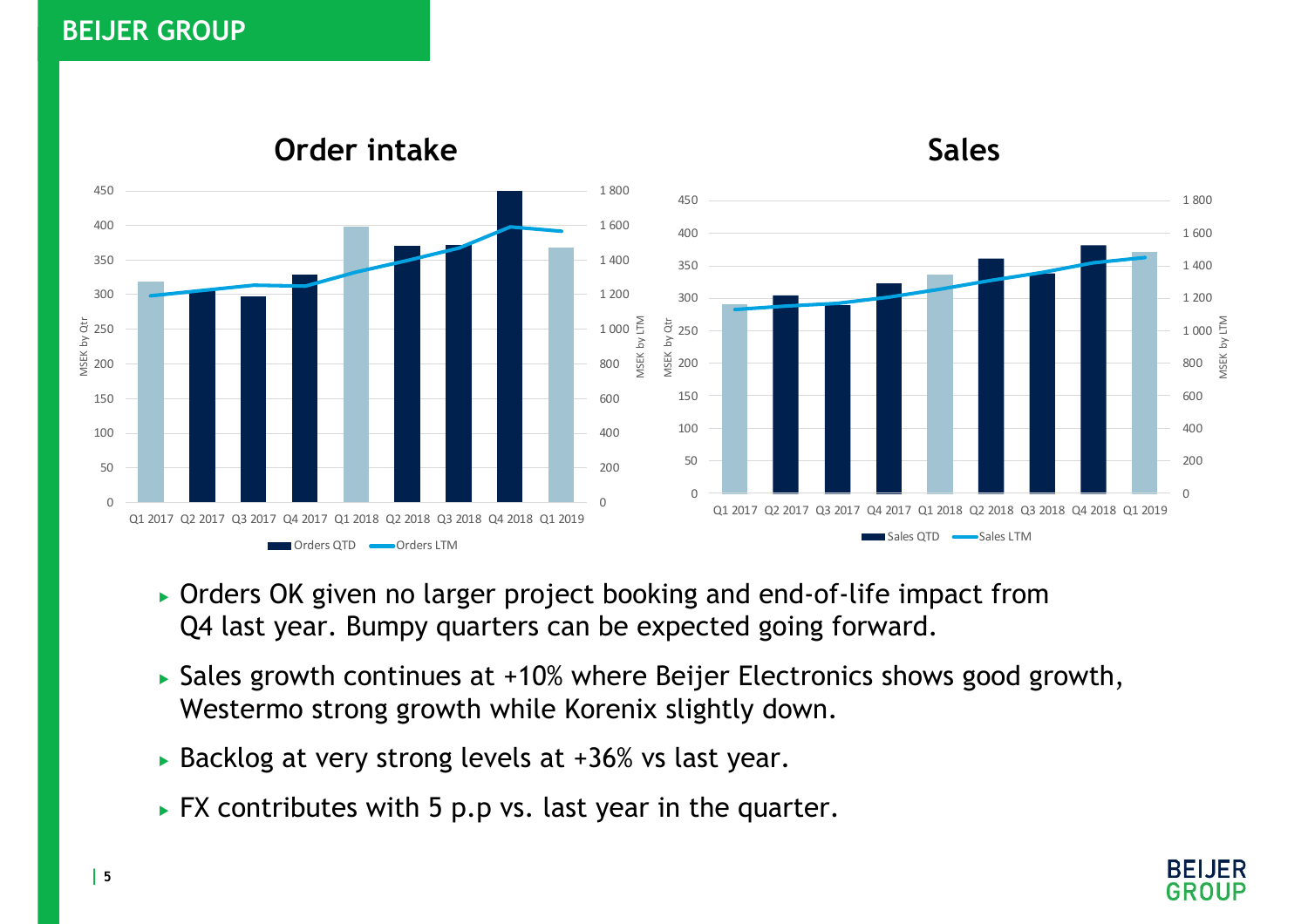### **Group <sup>−</sup> growth continues and earnings step-up**

|              | Q1    | Q1    |      | <b>FY</b>      |
|--------------|-------|-------|------|----------------|
| <b>MSEK</b>  | 2019  | 2018  | $\%$ | 2018           |
| Order intake | 368.5 | 397.7 |      | $-7\%$ 1,593.2 |
| <b>Sales</b> | 370.9 | 336.8 |      | 10% 1,417.2    |
| <b>EBIT</b>  | 30.1  | 18.1  | 66%  | 73.9           |
| EBIT%        | 8.1%  | 5.4%  |      | 5.2%           |



- IFRS16 <sup>−</sup> new way to account for rental and leasing <sup>−</sup> giving material impact on EBITDA and balance sheet. Limited impact on EBIT, +0.4 MSEK.
- ► EBIT step-up to +30 MSEK in the quarter or 8.1%.
- $\triangleright$  Both Beijer Electronics and Westermo show good progress with growth and profitability. Korenix still way to go.
- Currency impact EBIT positively with +3.9 MSEK with about 1/3 of translation and 2/3 transactional variances.
- ► R&D spending reflects continued investments for future growth.
- ► Net income at +20 MSEK or EPS at 0.70 SEK/share.
- ► Cash flow at -25 MSEK in the quarter.

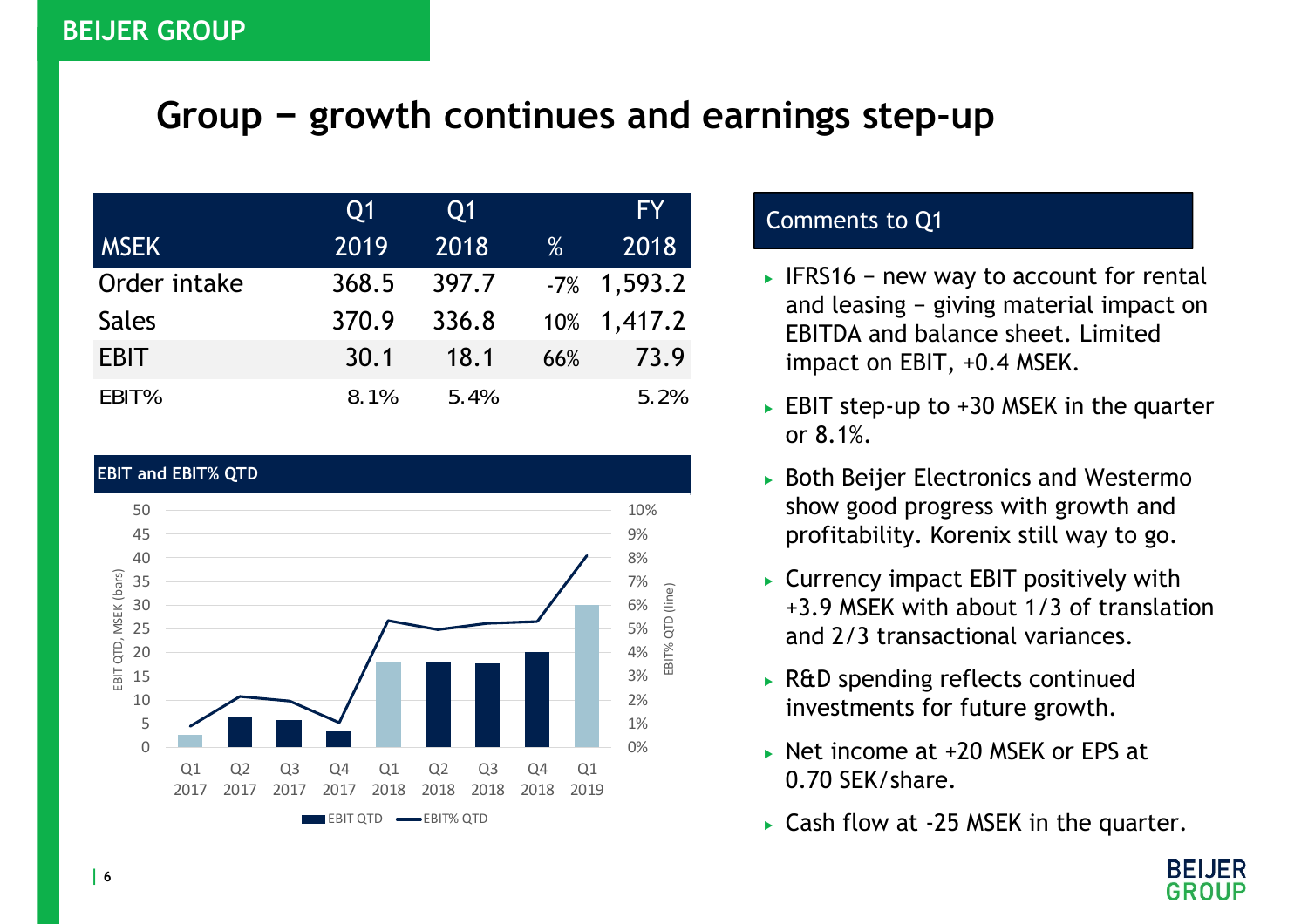- $\triangleright$  Business update for the quarter
- Financial performance, BEIJER electronics GROUP
- Financial performance, business entities
- ▶ Financial targets
- ► Outlook
- Q&A



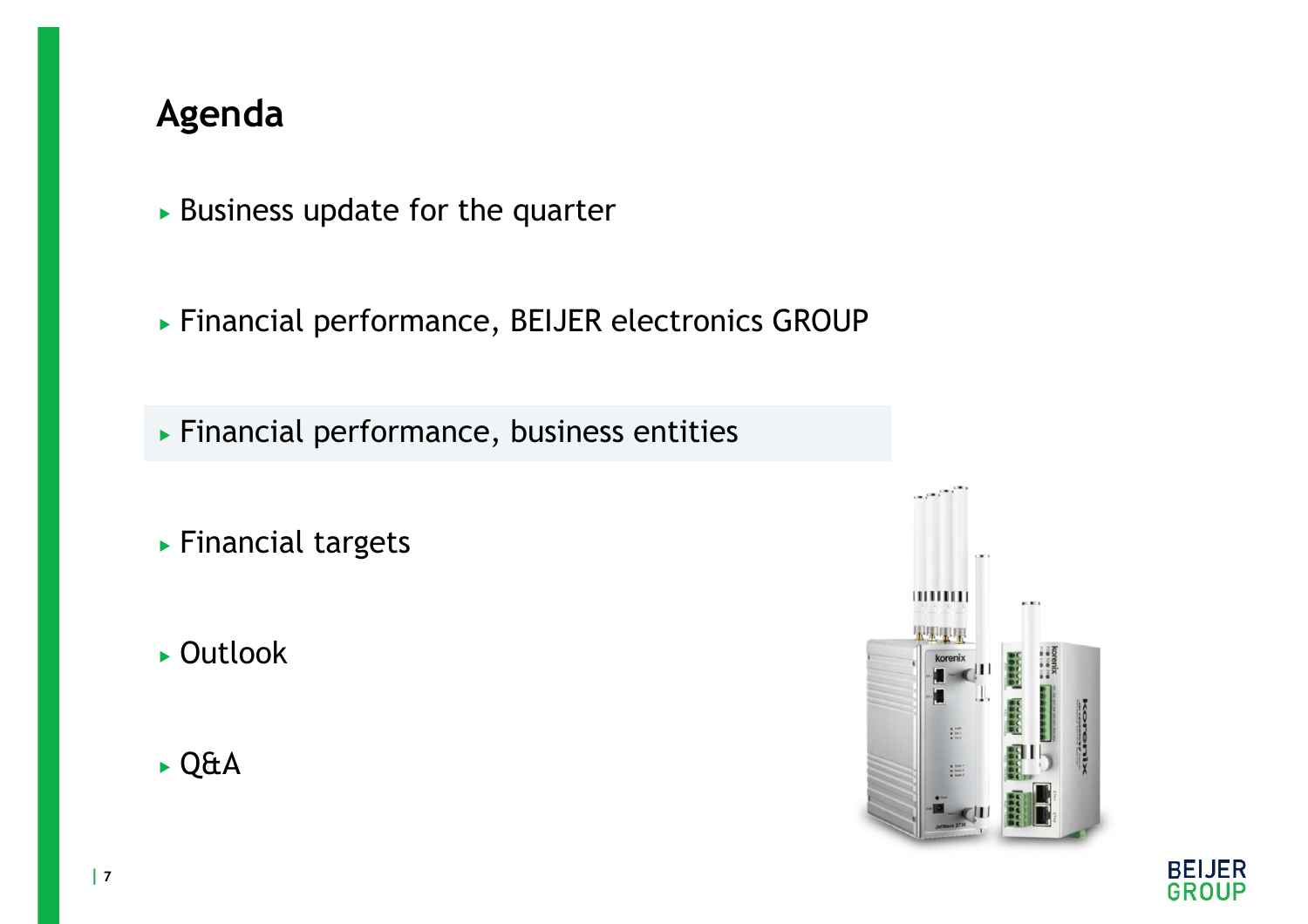# **Beijer Electronics <sup>−</sup> sales growth and earnings improvement**

|              | Q <sub>1</sub> | Q1    |       | FY.   |
|--------------|----------------|-------|-------|-------|
| <b>MSEK</b>  | 2019           | 2018  | $\%$  | 2018  |
| Order intake | 183.4          | 191.7 | $-4%$ | 792.2 |
| <b>Sales</b> | 189.5          | 173.1 | 9%    | 731.4 |
| <b>EBIT</b>  | 18.3           | 8.4   | 117%  | 47.4  |
| EBIT%        | 9.6%           | 4.9%  |       | 6.5%  |



- Continued nice growth and profit improvement.
- $\triangleright$  Order intake impacted by the extensive EOL bookings in Q4 2018 and underlying good.
- Good gross margin development driven by favourable mix of new products and efficient supply chain.
- R&D activities on high level and new IIOT software solutions soon to be introduced.
- $\triangleright$  Profitability improvement closing in on 10% in the quarter as well as sequentially confirming the step-up giving confidence going forward.

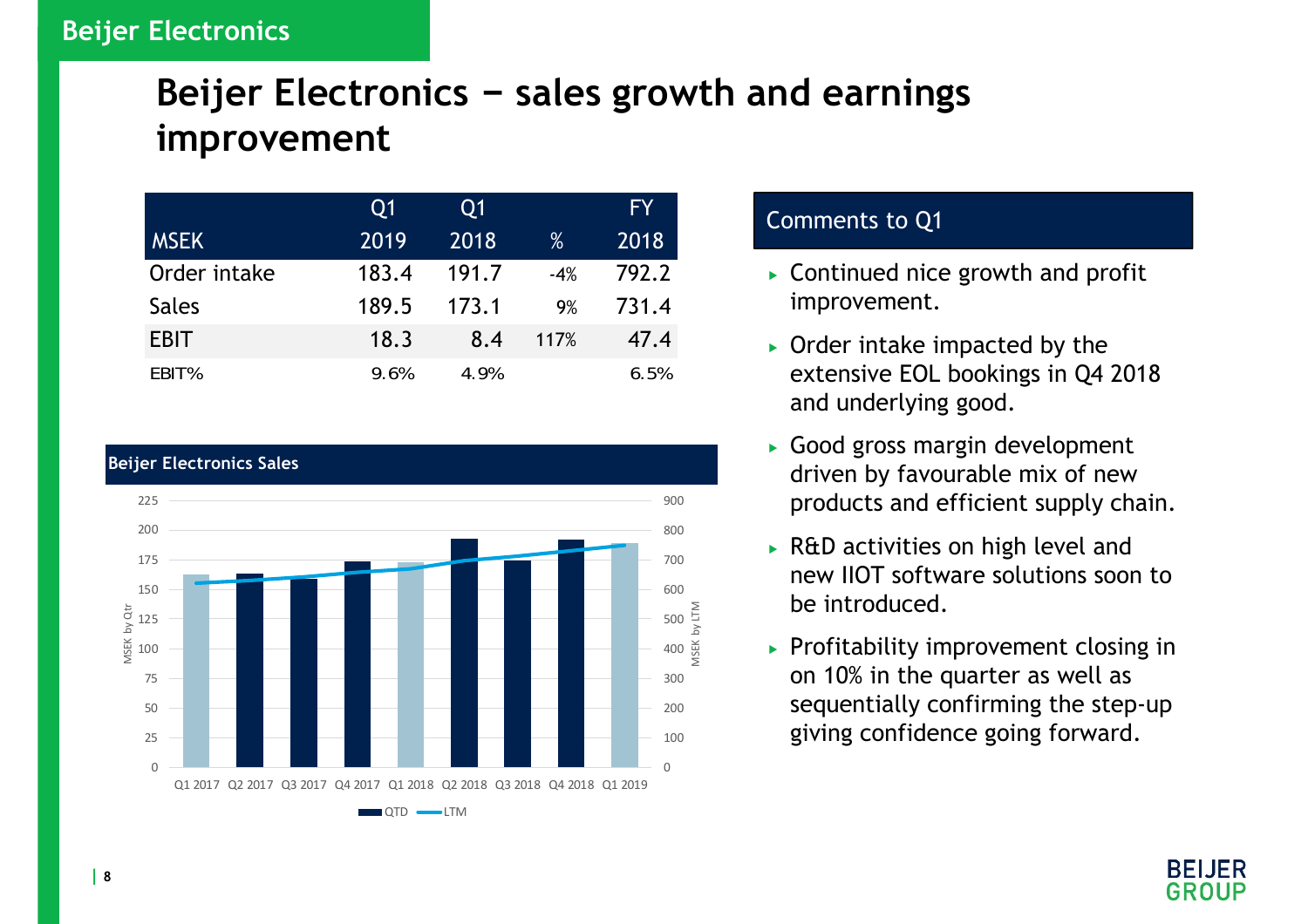# **Westermo − strong sales growth and profitability level coming back**

|              | Q1    | 01    |       | FY.   |
|--------------|-------|-------|-------|-------|
| <b>MSEK</b>  | 2019  | 2018  | %     | 2018  |
| Order intake | 162.1 | 176.6 | $-8%$ | 687.9 |
| <b>Sales</b> | 158.7 | 136.0 | 17%   | 584.2 |
| <b>EBIT</b>  | 21.2  | 21.0  | 1%    | 69.7  |
| EBIT%        | 13.4% | 15.4% |       | 11.9% |



- $\triangleright$  Strong development in the quarter.
- $\triangleright$  No larger project booked in the quarter and bumpy orders can be expected going forward.
- $\triangleright$  Strong sales development confirming the capacity build up in supply chain.
- Continued activities in capacity build up with new machines implemented in Stora Sundby factory.
- WeGrow segment widening into *power distribution* and *trackside* drives further costs in mainly R&D spending − providing for future high growth levels.
- $\triangleright$  Profitability jump-back sequentially in line with expectations.

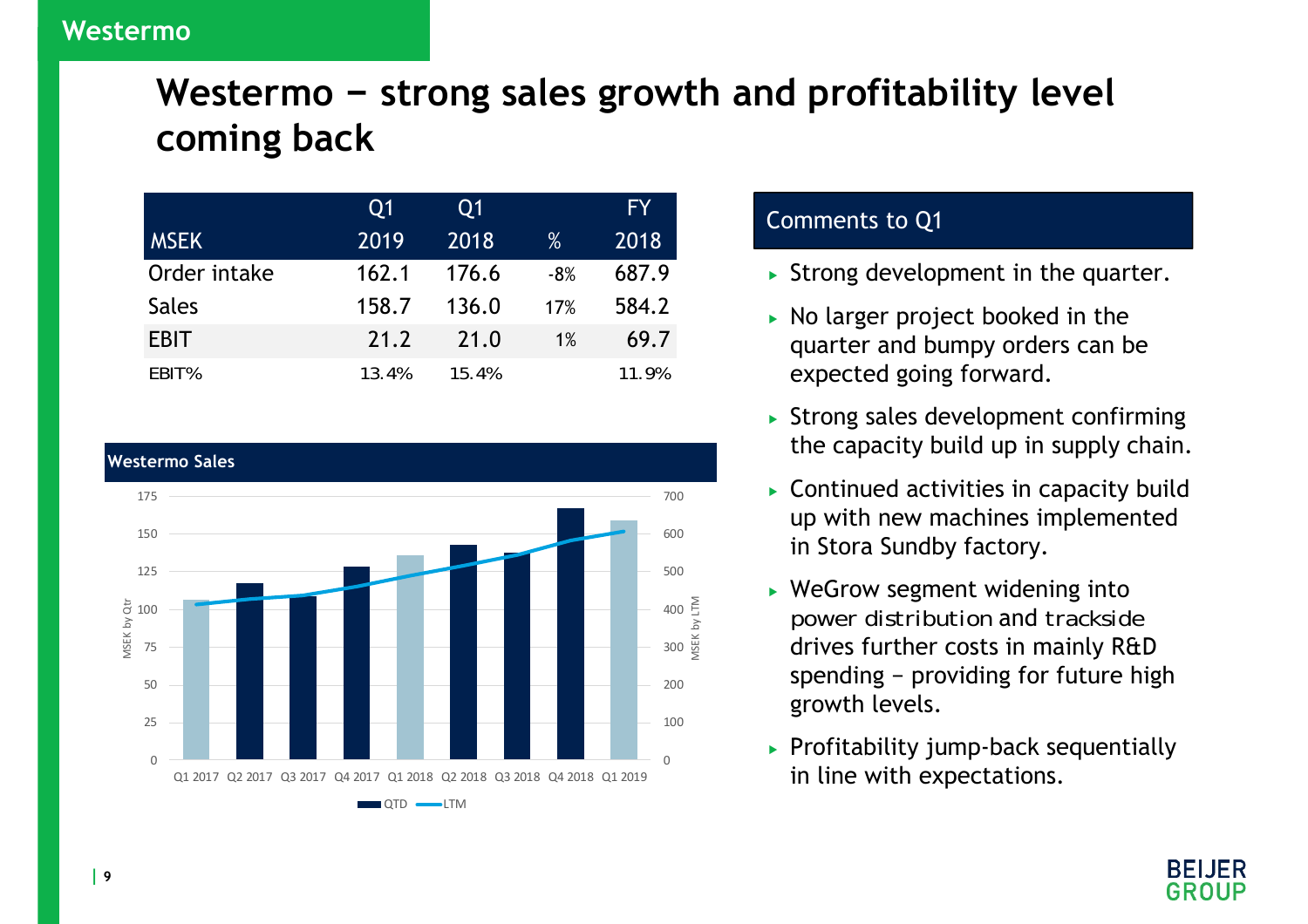#### **Korenix <sup>−</sup> recovery ongoing as planned**

|              | Q1      | Q1   |         | <b>FY</b> |
|--------------|---------|------|---------|-----------|
| <b>MSEK</b>  | 2019    | 2018 | %       | 2018      |
| Order intake | 29.1    | 33.1 | $-12%$  | 129.2     |
| <b>Sales</b> | 28.8    | 31.4 | $-8%$   | 117.8     |
| <b>EBIT</b>  | $-0.6$  | 0.4  | $-267%$ | $-6.4$    |
| EBIT%        | $-2.1%$ | 1.1% |         | $-5.4%$   |



- ► Development according to expected with improvement compared to Q4 2018.
- $\triangleright$  Still a smaller loss due to the lower sales level.
- Moved project sales expected for coming quarters.
- $\blacktriangleright$  New strategy being implemented included new product portfolio with higher performance, giving higher spending.
- Recovery ongoing and main focus is to show profitability during 2019.

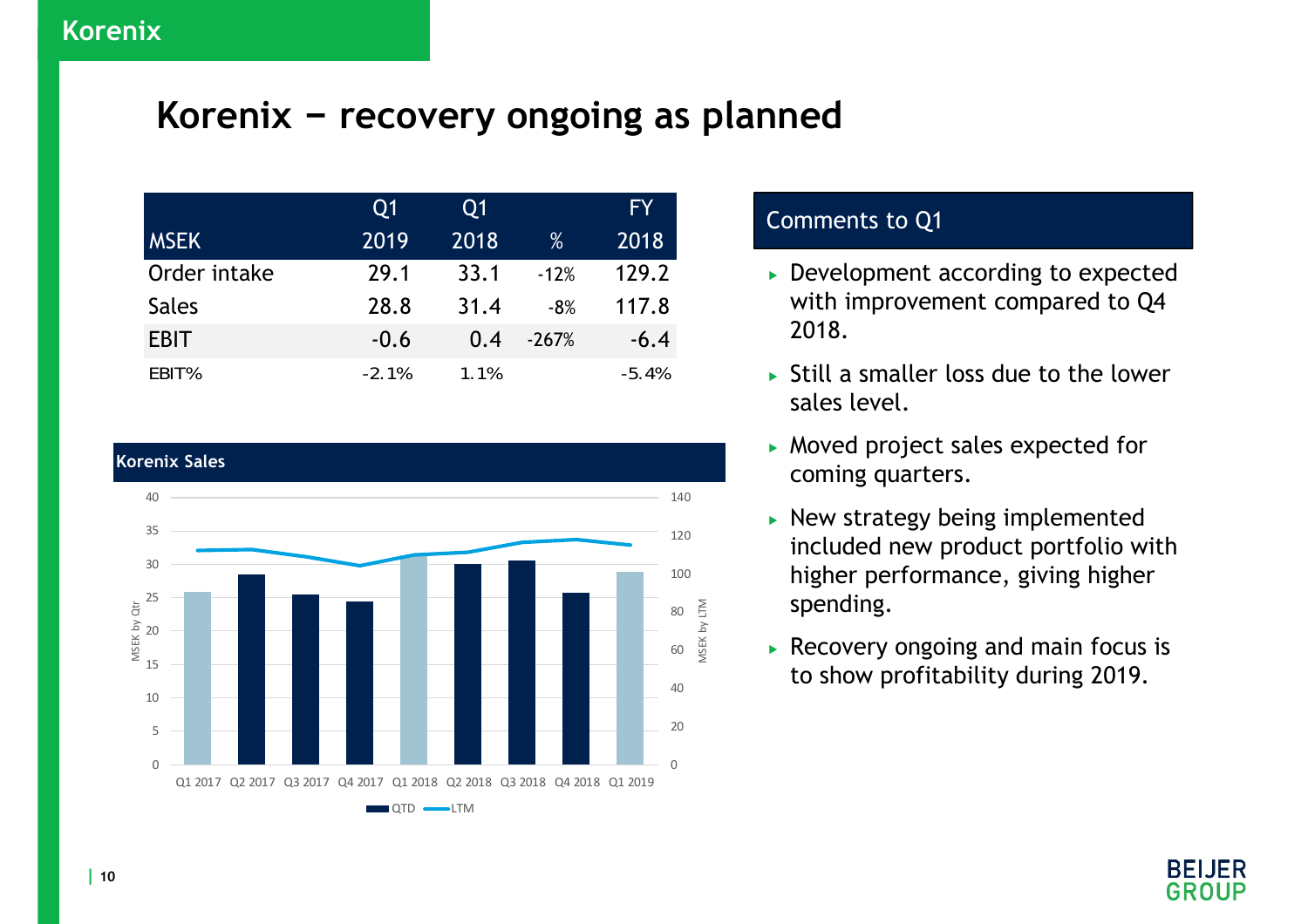- $\triangleright$  Business update for the quarter
- Financial performance, BEIJER electronics GROUP
- Financial performance, business entities
- Financial targets
- ► Outlook
- Q&A



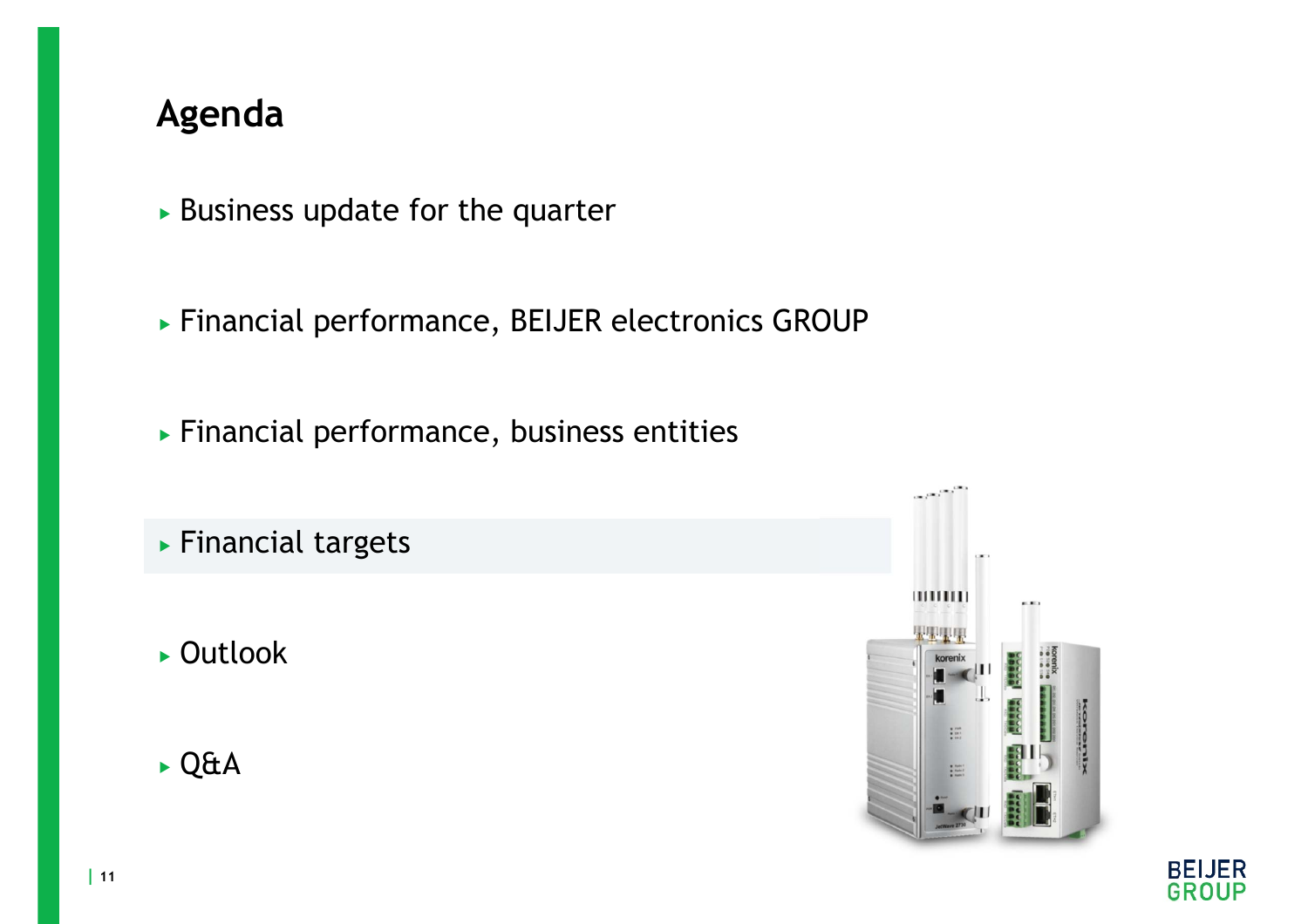#### **Financial targets for the group\***

*Within a 2-3 year timeframe, the group will achieve minimum organic growth of 7% per year , and in the first phase, achieve a minimum EBIT margin of 10% , measured as an average over a business cycle.* 

*\* Decided by the board in 2016*

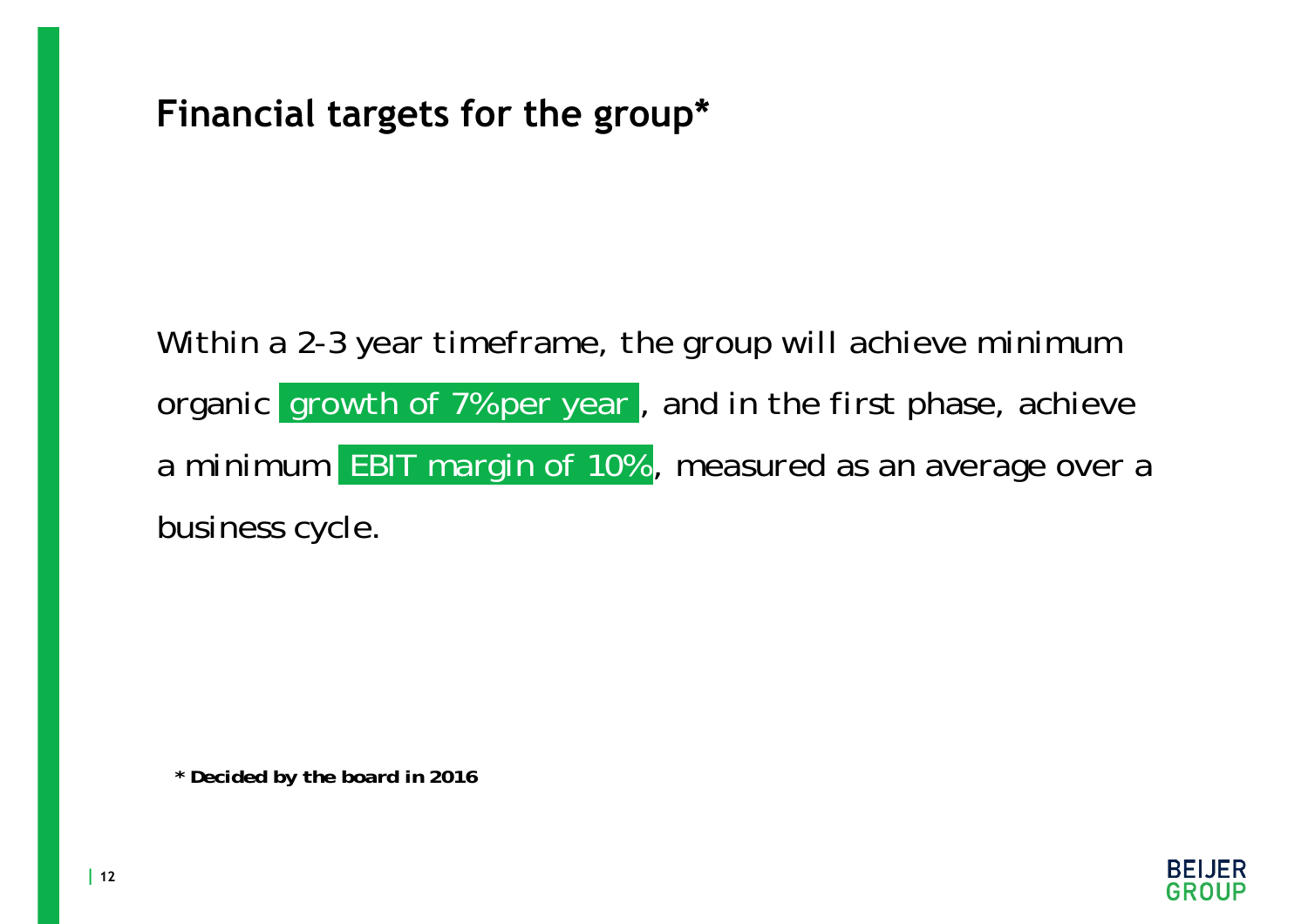- $\triangleright$  Business update for the quarter
- Financial performance, BEIJER electronics GROUP
- Financial performance, business entities
- Financial targets
- ▶ Outlook





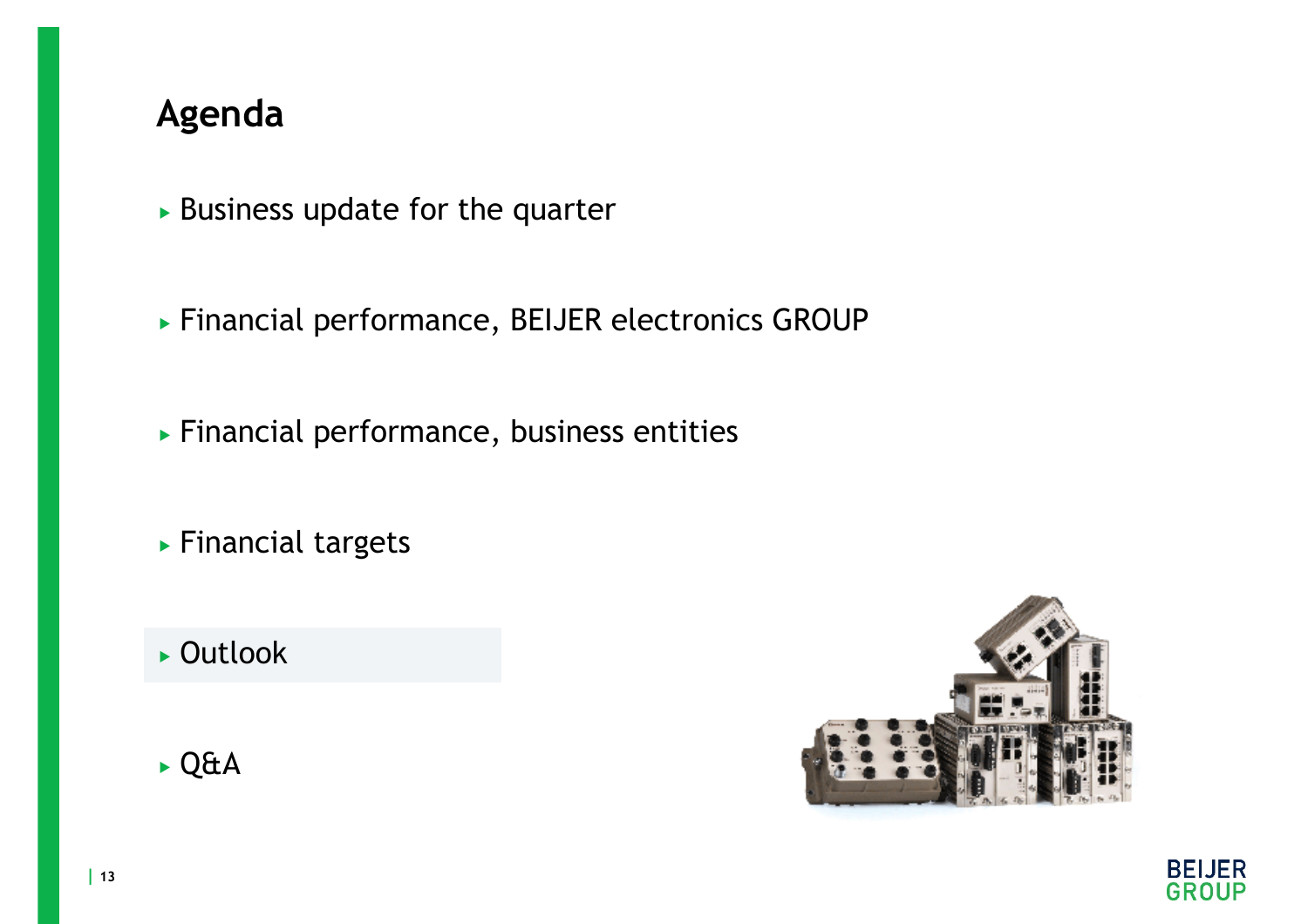**Outlook for 2019\***

*" BEIJER GROUP is expecting to improve sales and earnings for* 

*the full year 2019 compared to the figures for 2018 "*

*\* Unchanged from last quarter*

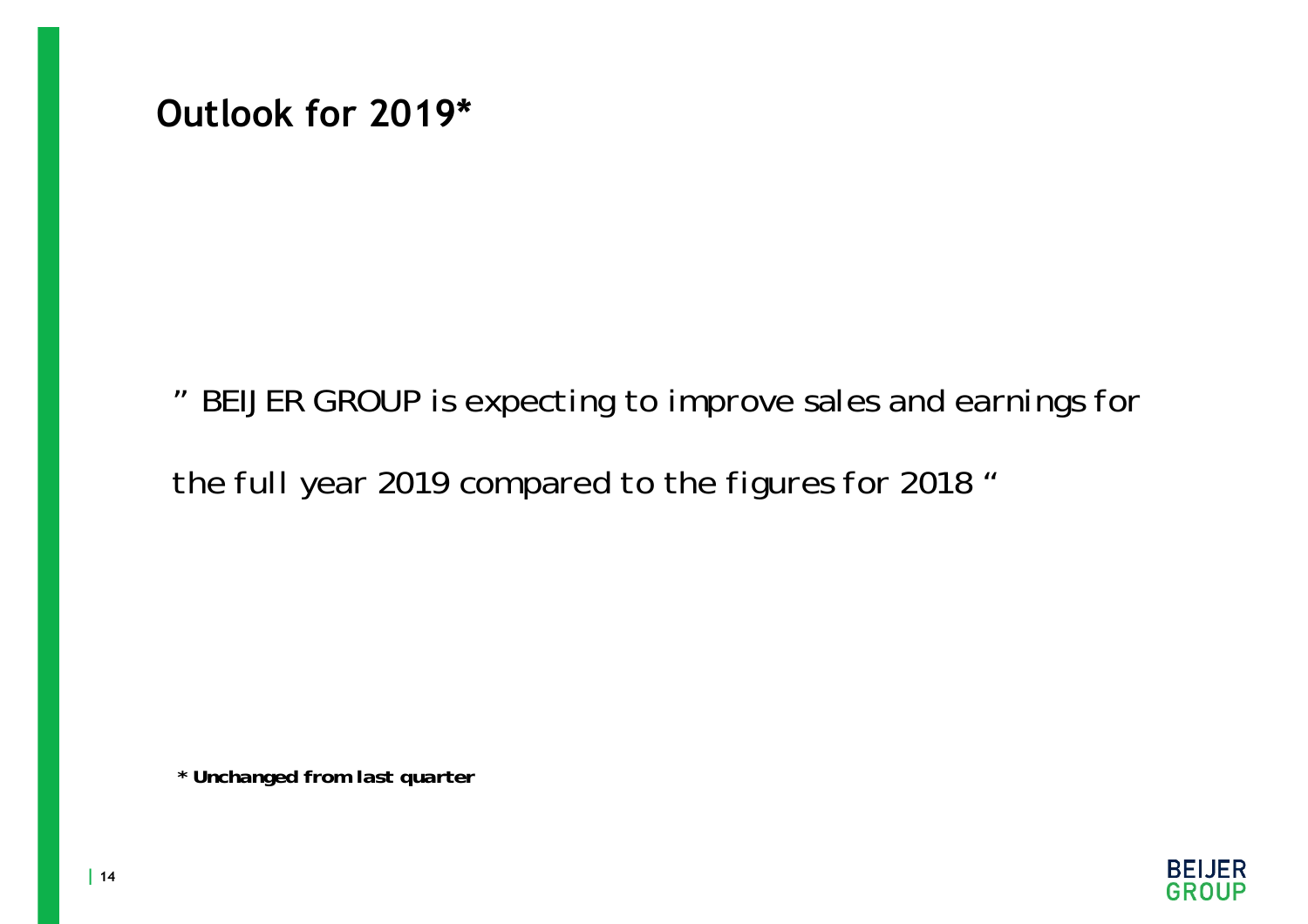- $\triangleright$  Business update for the quarter
- Financial performance, BEIJER electronics GROUP
- Financial performance, business entities
- Financial targets
- ► Outlook